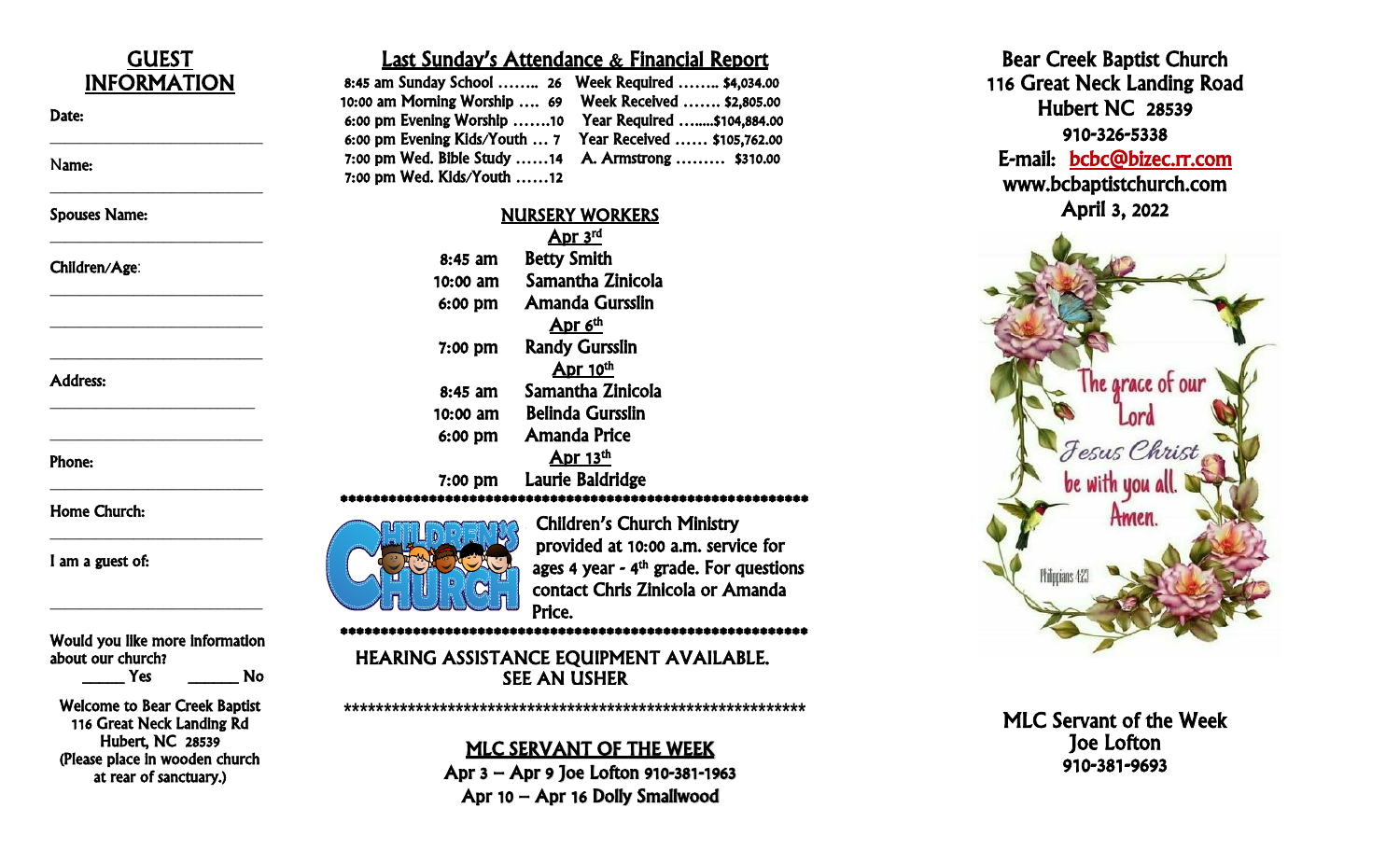## Bear Creek Baptist Church 10:00 am

| Song/Offerings  "Beneath the Cross of Jesus" 231 |
|--------------------------------------------------|
| Special Music "Above All" Choir                  |
|                                                  |
| Invitation Song "Only Trust Him"  334            |
|                                                  |

Postlude…………………………………………………...





**CURRENT REQUESTS ONGOING NEEDS**<br> **Ronnie Carter\* 1.B. Cannon** Sherry Foy Don Collins Helen Hahn Phil Crawley<br>1 ax Harris Cleto & Kath

Cleto  $\&$  Kathy Martinez Gonzalez<br>Kelly Maxwell Debbie Humphrey<br>
April Janowsky<br>
Katherine Pierce Keith  $&$  Connie Richardson<br>Betty Rochelle Dave McCausley Betty Rochelle<br>
Keith & Nancy Murphy James Tarwater Keith & Nancy Murphy James Tarw<br>Peter Nelligan Mike Toms Scott Cody Whaley Camron Yopp Phyllis Young

MILITARY DEPLOYED

Ayden Haskell

**HOSPITAL**<br>Milton Kale **NURSING HOME/REHAB**<br>Shirley Gillette **Shirley Gillette** 

#### SENIOR ADULT/SHUT- IN

Sarah Bancroft Jack & Lu Bauer Linzey Bell<br>
Daisy Burns Darwin Chivers Jessie Eason Daisy Burns Darwin Chivers Jessie Eason Judy Goad Milton/Cathy Kale Abe Lincolnum Abelement Abelement Abelement Abelement Abelement Abelement Abelemen<br>
Linda Matthews annice Morton Gail Weir **Janice Morton** 

Unless names are resubmitted it will remain on the Prayer List for only one month. \*Indicates newly added to the list.

## **PRAYER REQUESTS**

| DATE: ______________________                                          |                                                                                                                       |  |
|-----------------------------------------------------------------------|-----------------------------------------------------------------------------------------------------------------------|--|
| NAME: _________________________                                       |                                                                                                                       |  |
| NEED: _______________________                                         |                                                                                                                       |  |
| NAME: _________________________                                       | <u> 1989 - Johann John Stein, mars an deus Amerikaansk ferske omtalister (</u>                                        |  |
| <u>NEED:_____________________</u>                                     |                                                                                                                       |  |
|                                                                       |                                                                                                                       |  |
| NEED: ________________________                                        |                                                                                                                       |  |
| Prayer requested by:                                                  | <u> 1989 - Johann Barbara, martin amerikan basar dan berasal dalam basar dalam basar dalam basar dalam basar dala</u> |  |
| (Please give contact information.)                                    |                                                                                                                       |  |
| Would you like your request                                           |                                                                                                                       |  |
| listed on the bulletin Prayer                                         |                                                                                                                       |  |
| List?                                                                 |                                                                                                                       |  |
|                                                                       | ______ Yes ______ No                                                                                                  |  |
| Anyone wishing to place a name on<br>the Prayer Chain during the week |                                                                                                                       |  |
|                                                                       |                                                                                                                       |  |

 **should contact the church at 910-326-5338 or email [bcbc@bizec.rr.com](mailto:bcbc@bizec.rr.com) .**

Andy Sargent

Ronnie Carter\*<br>Sherry Foy

April Janowsky<br>Andy Jarman

Peter Nelligan<br>Kathia Smith